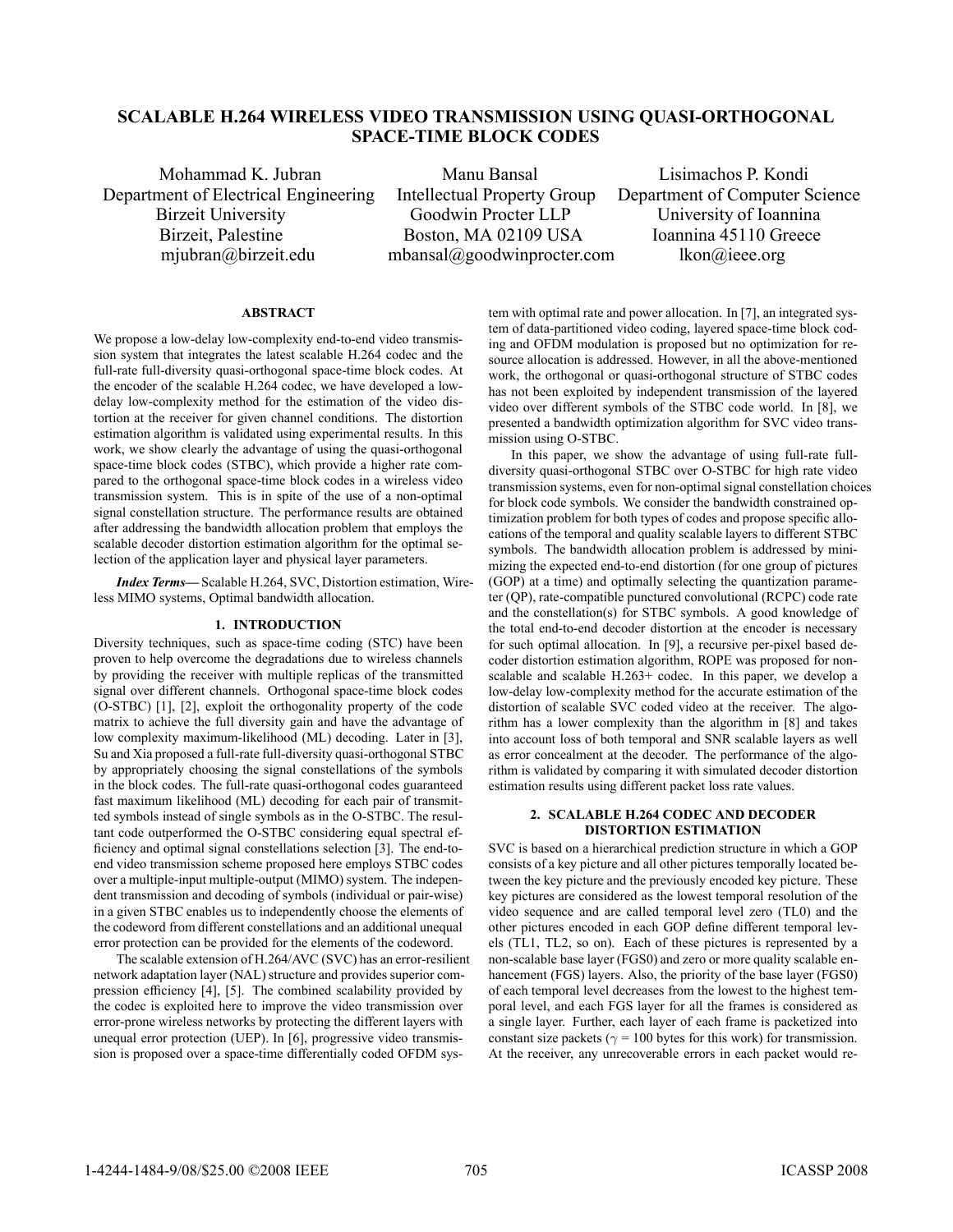sult in dropping the packet and hence would mean loss of the layer to which the packet belongs. We assume that the base layers of all the key pictures are received error free. Using the fact that SVC encoding and decoding is done on a GOP basis, it is possible to use the frames within a GOP for error concealment purposes. In the event of losing a frame, temporal error concealment at the decoder is applied such that the lost frame is replaced by the nearest available frame in the decreasing as well as increasing sequential order but from only lower or same temporal levels. We start towards the frames that have a temporal level closer to the temporal level of the lost frame. For the frame in the center of the GOP, the key picture at the start of the GOP is used for concealment.

In the following derivation of the proposed low-complexity lowdelay scalable decoder distortion estimation algorithm (*SDDE TrueRef*), we consider a base layer and two FGS layers. We assume that the frames are lexicographically ordered and the distortion of each macroblock (and hence, each frame) is the summation of the distortion estimated for all the pixels in the macroblock of that frame. Let  $f_n^i$ denote the original value of pixel i in frame n and  $\hat{f}_n^i$  denote its encoder reconstruction. The reconstructed pixel value at the decoder is denoted by  $\tilde{f}_n^i$ . The mean square error for this pixel is defined as

$$
d_n^i = \mathcal{E}\left\{ \left(f_n^i - \tilde{f}_n^i\right)^2 \right\} = \left(f_n^i\right)^2 - 2f_n^i \mathcal{E}\left\{ \tilde{f}_n^i \right\} + \mathcal{E}\left\{ \left(\tilde{f}_n^i\right)^2 \right\}
$$
(1)

where  $d_n^i$  is the distortion per pixel. As mentioned earlier, the base layers of all the key pictures are guaranteed to be received error free. The  $s^{th}$  moment of the  $i^{th}$  pixel of the key pictures n is calculated as

$$
E\left\{ \left(\tilde{f}_{n}^{i}\right)^{s} \right\} = P_{nE1} \left(\hat{f}_{nB}^{i}\right)^{s} + (1 - P_{nE1}) P_{nE2} \left(\hat{f}_{n(B,E1)}^{i}\right)^{s} + (1 - P_{nE1}) (1 - P_{nE2}) \left(\hat{f}_{n(B,E1,E2)}^{i}\right)^{s}
$$
\n(2)

where  $\hat{f}_{nB}^i$ ,  $\hat{f}_{n(B,E1)}^i$ ,  $\hat{f}_{n(B,E1,E2)}^i$  are the reconstructed pixel values at the encoder using only the base layer, the base along with the first FGS layer and the base layer with both of the FGS layers of frame n, respectively.  $P_{nE1}$  and  $P_{nE2}$  are the probabilities of losing the first and the second FGS layer of frame n, respectively.

For all the frames except the key pictures of a GOP, let us denote  $\hat{f}_{nB \cdot u_n v_n}^i$  as the *i*<sup>th</sup> pixel value of the base layer of frame *n* reconstructed at the encoder. Frames  $u_n(< n)$  and  $v_n(> n)$  are the reference pictures used in the hierarchical prediction structure for the reconstruction of frame n. We will refer to these frames  $(u_n$  and  $v_n$ ) as the "true" reference pictures for frame n. In the decoding process of SVC, the frames of each GOP are decoded in the order starting from the lowest to the highest temporal level. At the decoder, if either or both of the true reference frames are not received correctly, the non-key picture(s) will be considered erased and will be concealed.

For the *SDDE TrueRef* algorithm, the  $s^{th}$  moment of the  $i^{th}$ pixel of frame n when at least the base layer is received correctly is defined as

$$
E\left\{ \left( \tilde{f}_n^i (u_n, v_n) \right)^s \right\} = (1 - P_{u_n}) (1 - P_{v_n}) P_{nE1} \left( \hat{f}_{nB \ u_n v_n}^i \right)^s
$$
  
+ (1 - P\_{u\_n}) (1 - P\_{v\_n}) P\_{nE2} (1 - P\_{nE1}) \left( \hat{f}\_{n(B,E1) u\_n v\_n}^i \right)^s  
+ (1 - P\_{u\_n}) (1 - P\_{v\_n}) (1 - P\_{nE2}) (1 - P\_{nE1}) \left( \hat{f}\_{n(B,E1,E2) u\_n v\_n}^i \right)^s (3)

where,  $P_{u_n}$  and  $P_{v_n}$  are the probabilities of losing the base layer of the reference frames  $u_n$  and  $v_n$ , respectively. Now to get the distortion per-pixel after error concealment, we define a set  $Q =$ 

**Table 1**. Average PSNR comparison for the proposed *SDDE TrueRef* algorithm.

|                      | Foreman  | Akiyo    | Carphone |
|----------------------|----------|----------|----------|
|                      | 363 kbps | 268 kbps | 612 kbps |
| Actual $P1$ (dB)     | 36.20    | 45.11    | 40.85    |
| SDDE TrueRef P1 (dB) | 36.46    | 45.81    | 41.12    |
| Actual P2 (dB)       | 30.61    | 40.74    | 35.32    |
| SDDE TrueRef P2 (dB) | 30.52    | 41.47    | 35.27    |
| Actual $P3$ (dB)     | 33.46    | 42.84    | 38.03    |
| SDDE TrueRef P3 (dB) | 34.10    | 43.67    | 38.78    |

 ${f_n, f_{q1}, f_{q2}, f_{q3}, ..., f_{GOPend}}$ , where  $f_n$  is the frame to be concealed,  $f_{q1}$  is the first frame,  $f_{q2}$  is the second frame to be used for concealment of  $f_n$ , and so on till one of the GOP ends is reached. The  $s^{th}$  moment of the  $i^{th}$  pixel using the set **Q** is defined as

$$
\mathbf{E}\left\{\left(\tilde{f}_n^i\right)^s\right\} = (1 - P_n) \mathbf{E}\left\{\left(\tilde{f}_n^i\left(u_n, v_n\right)\right)^s\right\} \n+ (1 - \bar{P}_n) (1 - P_{q1}) \mathbf{E}\left\{\left(\tilde{f}_{q1}^i\left(u_{q1}, v_{q1}\right)\right)^s\right\} \n+ \dots + \left(1 - \bar{P}_n \prod_{z=1}^{|Q|-2} \bar{P}_{qz}\right) \mathbf{E}\left\{\left(\tilde{f}_{GOPend}^i\right)^s\right\}
$$
\n(4)

where  $\bar{P}_n = (1 - P_n)(1 - P_{u_n})(1 - P_{v_n})$  is the probability of correctly receiving the base layers of frame  $n$  and the base layers of its reference pictures.

The performance of the *SDDE TrueRef* algorithm is evaluated by comparing it with the actual decoder distortion estimation averaged over 200 channel realizations. Different video sequences encoded at 30 fps, GOP size of eight frames and six layers are used in packet-based video transmission simulations. Each of these layers is considered to be affected with different loss rates  $P = \{P_{T L 0}, P_{T L 1}, P_{T L 1}\}$  $P_{TL2}, P_{TL3}, P_{E1}, P_{E2}$ , where  $P_{TLx}$  is the probability of losing the base layer of a frame that belongs to  $TLx$  and  $P_{E1}$ ,  $P_{E2}$  are the probabilities of losing FGS1 and FGS2 of each frame, respectively. The performance of the *SDDE TrueRef* algorithm is evaluated for packet loss rates of  $P1 = \{0\%, 0\%, 5\%, 5\%, 10\%, 20\%\}, P2 =$  $\{0\%, 10\%, 20\%, 30\%, 50\%, 60\%\}\$  and  $P3 = \{0\%, 0\%, 10\%, 20\%$ , 30%, 40%}. In Table 1, the average PSNR performance is presented for the "Foreman", "Akiyo" and "Carphone" sequences. As can be observed, the *SDDE TrueRef* algorithm results in good average PSNR estimates and hence is used to solve the optimization problem as discussed in the following sections.

### **3. SYSTEM DESCRIPTION**

After video encoding, the base and FGS layers of each frame are divided into packets of constant size  $\gamma$ , which are then channel coded using combined 16-bit CRC for error detection and RCPC codes for UEP. These packets are then transmitted using space-time block codes (STBC) over the MIMO system. A Rayleigh flat-fading channel with AWGN is considered between each transmit and receive antenna pair. ML decoding is used to detect the transmitted symbols which are then demodulated and channel decoded for error correction and detection. All the error-free packets for each frame are buffered and then fed to the source decoder with error concealment for video reconstruction. For the MIMO system, we consider  $M_t =$ 4 transmit and  $M_r = 1$  receive antennas. For the purpose of this work we consider two STBCs:

• O-STBC: we consider the code matrix  $\mathbf{G}_4(x_1, x_2, x_3)$  of rate  $3/4$  (as proposed by Tarokh *et. al* [2]), where  $x_1, x_2$  and  $x_3$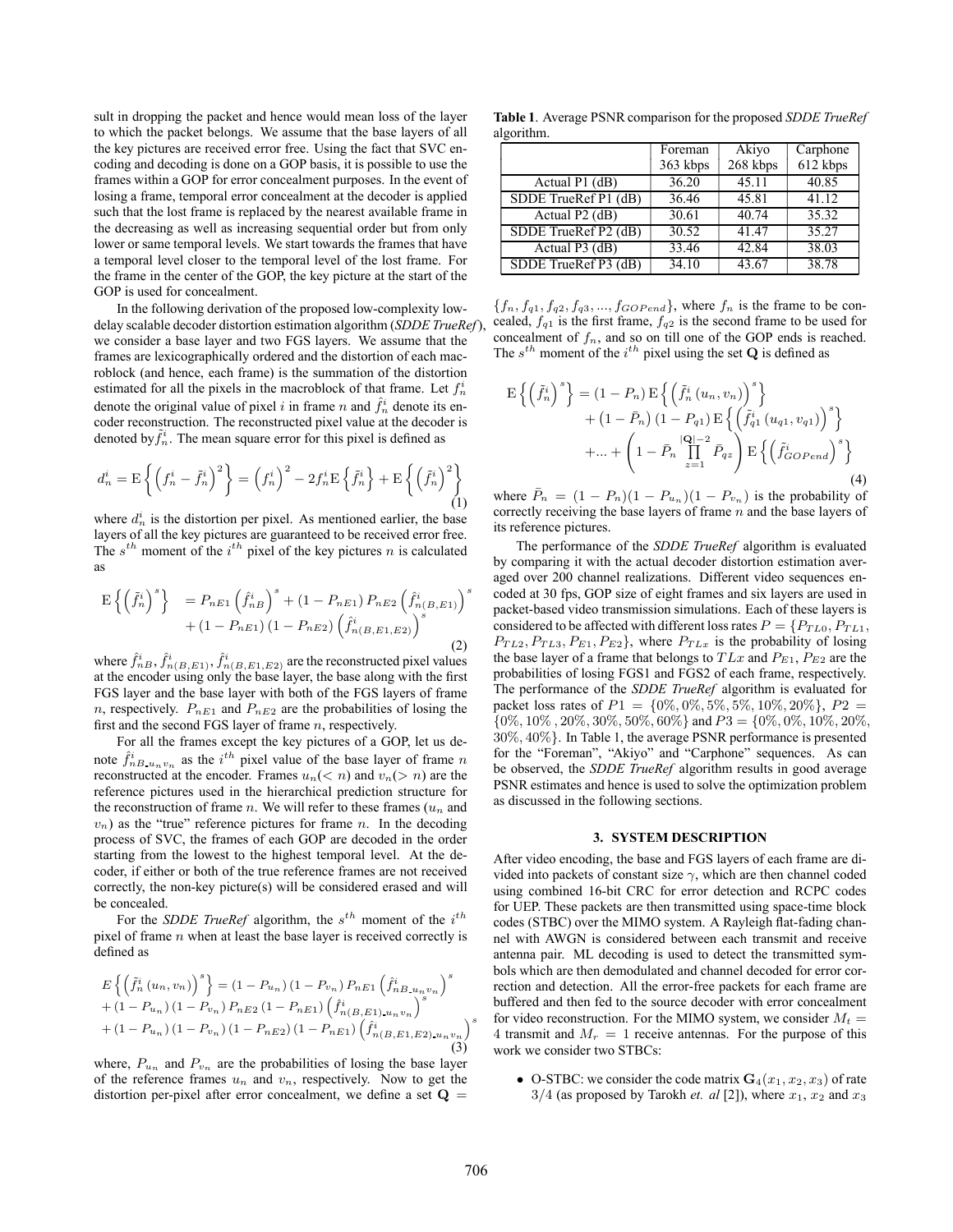are codeword symbols transmitted in  $T = 4$  time slots.

$$
\mathbf{G}_4(x_1,x_2,x_3)=\left[\begin{array}{cccc} x_1 & x_2 & x_3 & 0\\ -x_2^* & x_1^* & 0 & x_3\\ -x_3^* & 0 & x_1^* & -x_2\\ 0 & -x_3^* & x_2^* & x_1 \end{array}\right] \qquad (5)
$$

• Quasi-orthogonal STBC: we consider the full-rate full-diversity quasi-orthogonal STBC as proposed by [3]. This quasi-orthogonal STBC improves the symbol transmission rate by employing the code matrix  $\mathbf{G}_4(x_1, x_2, x_3, x_4)$  of rate 1:

$$
\mathbf{G}_4(x_1,x_2,x_3,x_4)=\left[\begin{array}{cccc} x_1 & x_2 & x_3 & x_4 \\ -x_2^* & x_1^* & -x_4^* & x_3^* \\ x_3 & x_4 & x_1 & x_2 \\ -x_4^* & x_3^* & -x_2^* & x_1^* \end{array}\right] \quad (6)
$$

where  $x_1 \in A$ ,  $x_2 \in B$ ,  $x_3 \in e^{j\theta}A$  and  $x_4 \in e^{j\phi}B$  for some signal constellations  $A$  and  $B$  and are transmitted in  $T = 4$  time slots. It is necessary to emphasize that A and B could be the same or different constellations. The constellation rotation angles  $\theta$  and  $\phi$  are determined according to the corresponding signal constellation as proposed in [3].

For both the STBCs described above, the signal model is given as  $\mathbf{Y} = \sqrt{\frac{\rho}{M_t}} \mathbf{C} \mathbf{H} + \mathbf{N}$ , where  $\mathbf{C}_{T \times M_t} = \sqrt{\frac{T}{K}} \mathbf{G}_{M_t}(x_1, x_2, \dots, x_K)$  is the energy-normalized transmitted signal matrix; *K* is the number of different symbols in a codeword.  $\mathbf{H}_{M_t \times M_r}$  is the channel coefficient matrix;  $\mathbf{Y}_{T \times M_r}$  is the received signal matrix and  $\mathbf{N}_{T \times M_r}$  is the noise matrix. The noise samples and the elements of **H** are independent samples of a zero-mean complex Gaussian random variable with variance 1. The fading channel is assumed to be quasi-static. We assume that perfect channel state information is known at the receiver and the ML decoding is used to detect each of the symbols, i.e.  $x_1, x_2, x_3$  independently for O-STBC. However, for the quasiorthogonal STBC, the symbol pair  $x_1, x_3$  is detected jointly using the ML decoding, and so is the symbol pair  $x_2, x_4$ . The decoding of these two symbol pairs is carried out independently.

#### **4. OPTIMAL BANDWIDTH ALLOCATION**

The bandwidth allocation problem for the two systems is defined as the minimization of the expected end-to-end distortion by optimally selecting the application layer parameter (QP) and the physical layer parameters (RCPC coding rate and symbol constellation choice). In both the cases the optimization is considered on a GOP-by-GOP basis and is constrained on the total available bandwidth (symbol rate)  $B_{budget}$ . We consider the combined temporal and FGS scalability and define a total of  $L$  layers, which are unequally protected by optimally selecting the physical layer parameters. The first  $L - 2$  layers  $(\mu_1,\ldots,\mu_{L-2})$  are the base layers (FGS0) of the frames associated with the lowest to the highest temporal level in decreasing order of importance for video reconstruction. The other two FGS layers (FGS1 and FGS2) of all the frames in a GOP are defined as individual layers ( $\mu_{L-1}, \mu_L$ ) of even lesser importance. The bandwidth allocation problem is described as:

$$
\{\mathbf{QP}^*, \ \mathbf{R}_c^*, \ \mathbf{M}^*\} = \underset{\{\mathbf{QP}, \ \mathbf{R}_c^*, \ \mathbf{M}\}}{\text{arg min}} E\{D_{s+c}\} \ s.t. \ B_{s+c} \leq B_{budget} \tag{7}
$$

where  $B_{s+c}$  is the transmitted symbol rate,  $B_{budget}$  is the total available symbol rate and  $E\{D_{s+c}\}\$ is the total expected end-to-end distortion which is accurately estimated using the *SDDE TrueRef* algorithm.  $\mathbf{QP}, \mathbf{R}_c$  and M are the admissible set of values for QP, RCPC coding rates and symbol constellations, respectively. For

**Table 2**. Layer allocation for O-STBC symbols.

|       | $x_1$                        | $x_2$                        | $x_3$   |
|-------|------------------------------|------------------------------|---------|
| $A_1$ | $\mu_1, \mu_2, \mu_3, \mu_4$ | $\mu_5$                      | $\mu_6$ |
| $A_2$ | $\mu_1, \mu_2, \mu_3$        | $\mu_4, \mu_5$               | $\mu_6$ |
| $A_3$ | $\mu_1, \mu_2$               | $\mu_3, \mu_4, \mu_5$        | $\mu_6$ |
| $A_4$ | $\mu_1$                      | $\mu_2, \mu_3, \mu_4, \mu_5$ | $\mu_6$ |

**Table 3**. Layer allocation for quasi-orthogonal STBC symbols.

|       | $x_{1,3}$                    | $x_{2,4}$                    |
|-------|------------------------------|------------------------------|
| A1    | $\mu_1, \mu_2, \mu_3, \mu_4$ | $\mu_5$                      |
| $A_2$ | $\mu_1, \mu_2, \mu_3$        | $\mu_4, \mu_5$               |
| $A_3$ | $\mu_1, \mu_2$               | $\mu_3, \mu_4, \mu_5$        |
| $A_4$ | $\mu_1$                      | $\mu_2, \mu_3, \mu_4, \mu_5$ |

all the layers of each GOP,  $\mathbf{QP}^* = \{QP_{\mu_1}, \dots, QP_{\mu_L}\}, \mathbf{R}_c^* =$ an the tayers of each GOP,  $QP = \{QP_{\mu_1}, \dots, QP_{\mu_L}\}\$ ,  $\mathbf{R}_c = \{R_{c,\mu_1}, \dots, R_{c,\mu_L}\}\$  and  $\mathbf{M}^* = \{M_{\mu_1}, \dots, M_{\mu_L}\}\$  define the QP values the RCPC coding rate values and the symbol constellations values, the RCPC coding rate values and the symbol constellations, respectively obtained after optimization. The transmitted symbol rate  $B_{s+c}$  can be obtained as

$$
B_{s+c} = \sum_{l=1}^{L} \frac{R_{s,\mu_l}}{R_{c,\mu_l} \times \log_2(M_{\mu_l})} \times \frac{T}{K}
$$
 (8)

where  $R_{s,\mu_l}$ ,  $R_{c,\mu_l}$  and  $M_{\mu_l}$  are the source coding rate, channel coding rate and signal constellation, respectively used for layer  $\mu_l$ .  $T$  is the number of time slots required to transmit  $K$  symbols in each codeword over the MIMO system.

## **4.1. Optimal bandwidth allocation for O-STBC**

For the O-STBC system, the problem defined in (7) is solved by taking advantage of the independent transmission of each symbol in the O-STBC. This is done by allocating  $L$  layers to three different groups corresponding to O-STBC symbols,  $x_1, x_2$  and  $x_3$  as shown in Table 2 and solving for the bandwidth allocation problem one O-STBC symbol at a time. Table 2 shows the possible allocations  $(A_1, A_2)$  $A_2$ ,  $A_3$ ,  $A_4$ ) considered here for GOPsize = 8 where each of the six layers is associated with one of the O-STBC symbols. It is necessary to emphasize that here the optimal selection is done on a GOP-by-GOP basis for each allocation structure and the best allocation is selected after considering the expected distortion (PSNR) criteria for all the O-STBC symbols. This is defined in more detail as follows:

• Based on (9), the optimal parameter set  $X_1^* = \{QP_{x_1}^*, R_{c,x_1}^*, \dots, R_{c,x_n}^*\}$  for all the layers transmitted over the O-STBC symbol  $\mathbf{M}_{x_1}^*$ } for all the layers transmitted over the O-STBC symbol  $x_1$  is obtained by using the admissible set of values of each of the parameter.  $PSNR_{x_1}$  and  $B_{x_1}$  are the estimated PSNR and the symbol rate allocated for  $x_1$ , respectively.

$$
\mathbf{X}_1^* = \underset{\{\mathbf{Q}\mathbf{P}, \mathbf{R}_c, \mathbf{M}\}}{\arg \max} PSNR_{x_1} \ \ s.t. \ \ B_{x_1} \leq B_{budget} \tag{9}
$$

• Given **X**<sup>∗</sup> <sup>1</sup>, the optimal parameter set **X**<sup>∗</sup> <sup>2</sup> is obtained using  $(10)$ .

$$
\mathbf{X}_2^* = \underset{\{\mathbf{Q} \mathbf{P}, \mathbf{R}_c, \mathbf{M}\}}{\arg \max} \; PSNR_{x_2} \; s.t. \; B_{x_2} \leq B_{budget} \quad (10)
$$

• Finally, having obtained **X**<sup>∗</sup> <sup>1</sup> and **X**<sup>∗</sup> <sup>2</sup> the optimal set **X**<sup>∗</sup> <sup>3</sup> is obtained using (11).

$$
\mathbf{X}_3^* = \underset{\{\mathbf{QP}, \mathbf{R}_c, \mathbf{M}\}/\{\mathbf{X}_1^*, \mathbf{X}_2^*\}}{\arg \max} PSNR_{x_3} \ \ s.t. \ \ B_{x_3} \leq B_{budget} \tag{11}
$$

where  $B_{x_a}$ ,  $a \in \{1,2,3\}$  is the symbol rate allocated to each O-STBC symbol and is obtained as

$$
B_{x_a} = \sum_{\mu_l \in x_a} \frac{R_{s, \mu_l}}{R_{c, \mu_l} \times \log_2(M_{\mu_l})} \times T
$$
 (12)